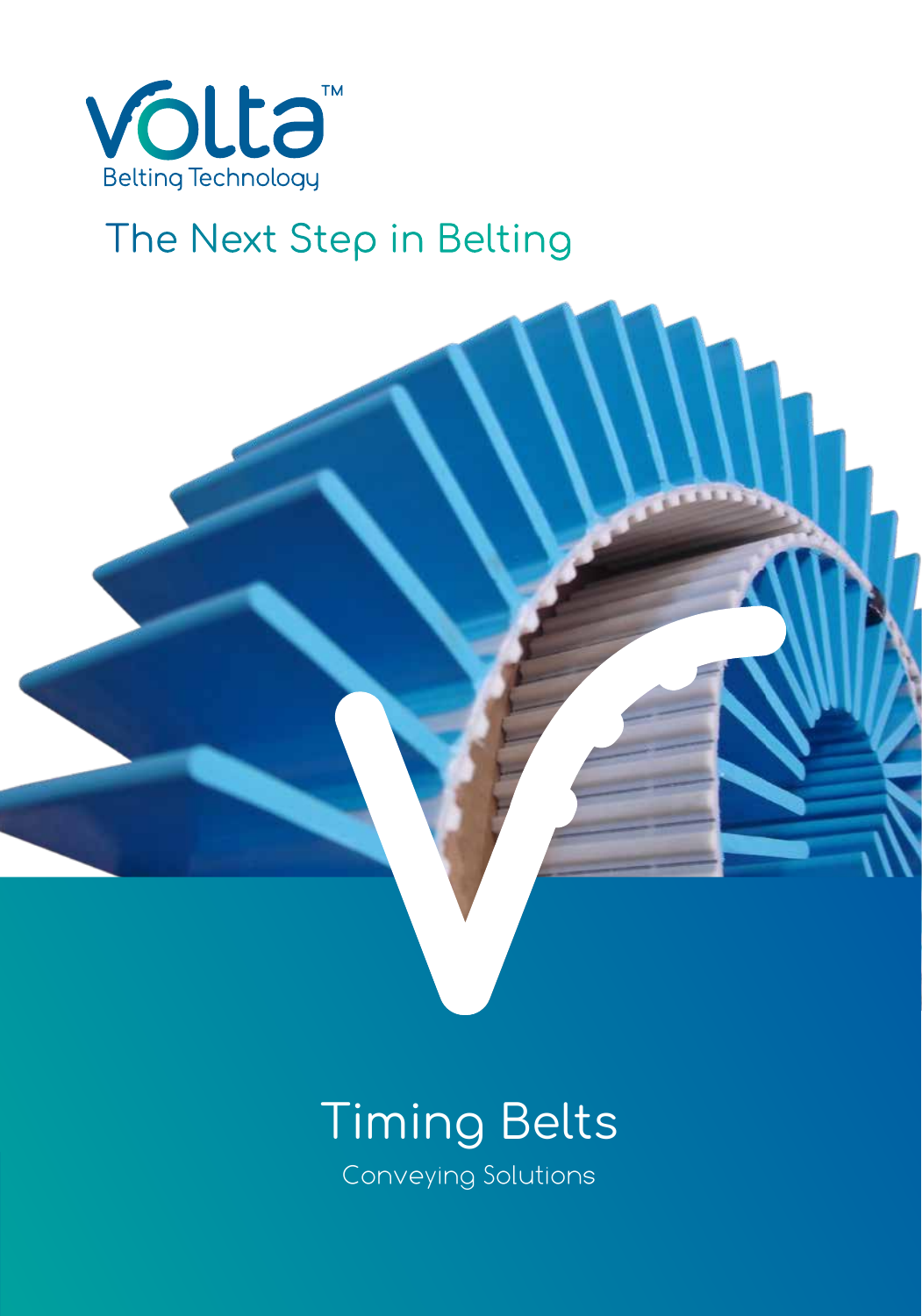

## It's All a Matter of Timing...

The open-end timing belts are a perfect choice for applications requiring a great degree of flexibility for synchronous conveying and linear positioning. Volta manufactures linear timing belts in a variety of tooth types, pitches and lengths. Nylon fabric facing on teeth is also available. Our timing belts are typically sold in open-ended lengths and may be supplied endless upon request. The belt is made endless using a Finger Splicing method. We offer you the ideal package of open-end timing

belts that incorporate the quality character features of perfectly formed teeth, accurate pitch tolerances and steel cord reinforcement. These special Volta characteristics provide a positive-drive mechanism and ensure accurate product placement. The TPE material composition provides superior wear, is abrasion resistant and can be easily fabricated.



### **"T" Metric Pitch Open-End Timing Belts**

The trapezoidal profile of the belts is considered to be the classic standard timing belt. The pitch has a deeper tooth engagement and tooth meshing is more reliable. "T" belts are designed for high bending stress and standard drive tasks.

**| Product:** "T" Metric Pitch Open-End Timing Belts **Description & Color:** Steel Reinforced, White **| Shore Hardness:** 92A **| Temp. Range:** -10º C to 80º C

| <b>Belt Type</b> | P/mm | וסו בו | $T$ (mm) | H/mm |
|------------------|------|--------|----------|------|
| T5               |      | 40     | 1 2      | 2.2  |
| T10              | 10   | 40     | 2.5      | 4.5  |
| <b>T20</b>       | 20   | 40     |          |      |



|           | Standard Max. | <u>Width</u> Tolerance +/- (mm) | <b>Standard Rolls</b> |            |
|-----------|---------------|---------------------------------|-----------------------|------------|
| Belt Type | Width (mm)    | Belt Width = 50 Belt Width 50   |                       | Length (m) |
| T5        | 100           | 0.5                             | 0.75                  | 50         |
| T10       | 150           | 0.5                             | 0.75                  | 50         |
| T20       | 150           |                                 |                       | 50         |

### **Minimum Number of Teeth & Pulley Diameter**



| Belt Type       | Z Min (# of Teeth) |
|-----------------|--------------------|
| T5              | 10                 |
| T <sub>10</sub> | 12                 |
| T <sub>20</sub> | 15                 |



| Z Min<br>(# of Teeth) | Flat idler on belt back<br>min. diameter (mm) |  |
|-----------------------|-----------------------------------------------|--|
| 15                    | 30                                            |  |
| 20                    | 60                                            |  |
| 25                    | 120                                           |  |



Drive without idler Flat idler on belt back Flat idler on belt teeth

| Z Min<br>$\overline{H}$ of Teeth) | Flat idler on belt back<br>min. diameter (mm) |  |
|-----------------------------------|-----------------------------------------------|--|
| 10                                | 30.                                           |  |
| 12                                | ഭറ                                            |  |
| 15                                | 120                                           |  |

**Note:** Additional width can be supplied upon request. For additional spliced width please contact your local supplier.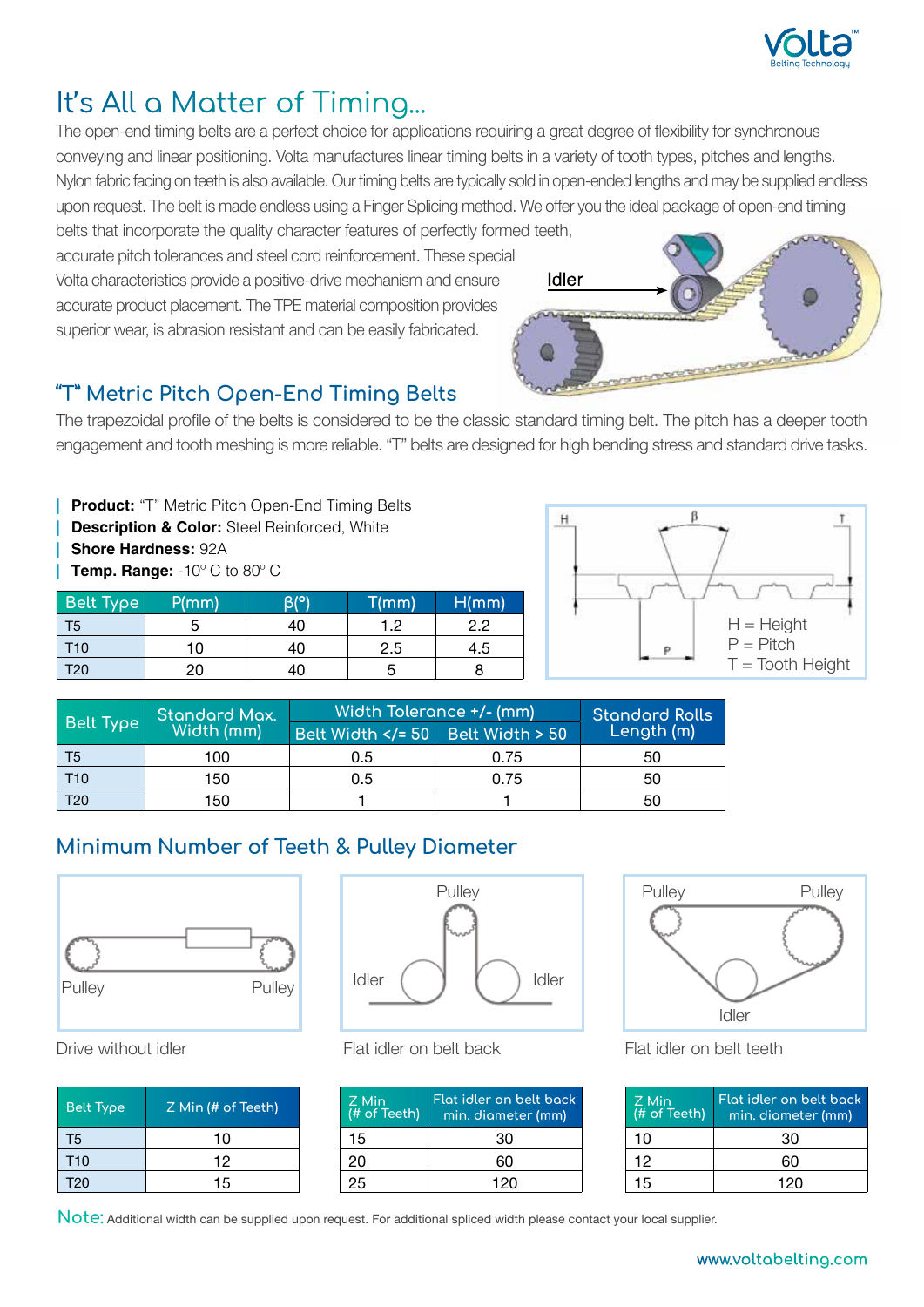

#### **"AT" Metric Pitch Open-End Timing Belts**

The teeth have a larger tooth volume and stronger tension members. Its design is ideal for linear positioning and motion control. They also enable higher load carrying capacity, low backlash, pitch accuracy and a high breaking load.

**| Product:** "AT" Metric Pitch Open-End Timing Belts **| Description & Color:** Steel Reinforced, White **| Shore Hardness:** 92A **| Temp. Range:** -10º C to 80º C

| <b>Belt Type</b> | P/mm | ۱۹/۹ | T/mm | H/mm |
|------------------|------|------|------|------|
| AT <sub>5</sub>  | э    | 50   | 1 つ  | 2.2  |
| AT <sub>10</sub> | 10   | 50   | 2.5  | 4.5  |
| AT20             | 20   | 50   | G    |      |



|                         | Standard Max. | Width Tolerance +/- (mm)      | <b>Standard Rolls</b><br>Length (m) |    |
|-------------------------|---------------|-------------------------------|-------------------------------------|----|
| Belt Type<br>Width (mm) |               | Belt Width = 50 Belt Width 50 |                                     |    |
| AT <sub>5</sub>         | 100           | 0.5                           | 0.75                                | 50 |
| AT <sub>10</sub>        | 150           | 0.75                          |                                     | 50 |
| AT20                    | 200           |                               |                                     | 50 |

#### **Minimum Number of Teeth & Pulley Diameter**



| <b>Belt Type</b> | Z Min (# of Teeth) |
|------------------|--------------------|
| AT <sub>5</sub>  | 15                 |
| AT <sub>10</sub> | 15                 |
| AT20             | 18                 |



| Z Min<br>(# of Teeth) | Flat idler on belt back<br>min. diameter (mm) |
|-----------------------|-----------------------------------------------|
| 25                    | 60                                            |
| 25                    | 120                                           |
| 25                    | 180                                           |



Drive without idler Flat idler on belt back Flat idler on belt teeth

| Z Min<br>$\overline{H}$ of Teeth) | Flat idler on belt back<br>min. diameter (mm) |  |
|-----------------------------------|-----------------------------------------------|--|
| 15                                | 25                                            |  |
| 15                                | 50                                            |  |
| 18                                | 120                                           |  |

**Note:** Additional width can be supplied upon request. For additional spliced width please contact your local supplier.

#### **Volta Belting Technology Ltd.**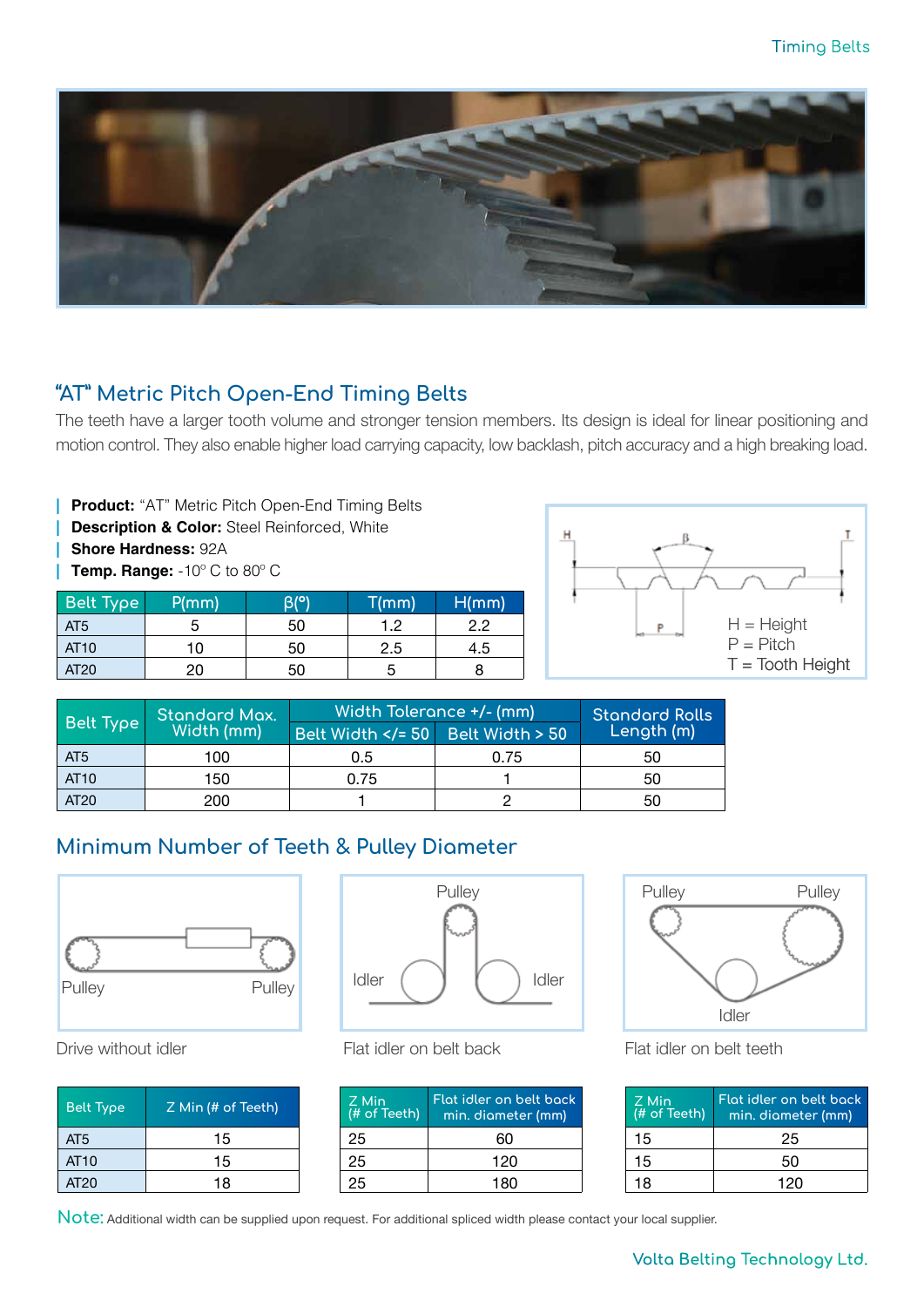

#### **"HTD" Metric Pitch Open-End Timing Belts**

Due to the round tooth design, these belts offer a perfect tooth meshing performance, optimized force and load distribution. HTD belts are ideal for linear and rotary positioning applications.

**| Product:** "HTD" Metric Pitch Open-End Timing Belts **| Description & Color:** Steel Reinforced, White **| Shore Hardness:** 92A **| Temp. Range:** -10º C to 80º C

| <b>Belt Type</b>  | P(mm) | (Br | T(mm) | H/mm |
|-------------------|-------|-----|-------|------|
| HTD <sub>5</sub>  | 5     | N/A | 2.1   | 3.6  |
| HTD <sub>8</sub>  | 8     | N/A | 3.4   | 5.6  |
| HTD <sub>14</sub> | 14    | N/A | 6.1   | 10   |



|                         | Standard Max. | Width Tolerance +/- (mm)              | <b>Standard Rolls</b><br>Length (m) |    |
|-------------------------|---------------|---------------------------------------|-------------------------------------|----|
| Belt Type<br>Width (mm) |               | Belt Width $\lt/= 50$ Belt Width > 50 |                                     |    |
| HTD <sub>5</sub>        | 100           | 0.5                                   | 0.75                                | 50 |
| HTD <sub>8</sub>        | 150           | 0.75                                  |                                     | 50 |
| HTD <sub>14</sub>       | 200           |                                       |                                     | 50 |

#### **Minimum Number of Teeth & Pulley Diameter**



| <u>Belt Type</u>  | Z Min (# of Teeth) |
|-------------------|--------------------|
| HTD <sub>5</sub>  | 15                 |
| HTD <sub>8</sub>  | 15                 |
| HTD <sub>14</sub> | 18                 |



| Z Min<br>(# of Teeth) | Flat idler on belt back<br>min. diameter (mm) |
|-----------------------|-----------------------------------------------|
| 25                    | 60                                            |
| 25                    | 120                                           |
| 25                    | 180                                           |



Drive without idler Flat idler on belt back Flat idler on belt teeth

| $Z$ Min<br>$\overline{H}$ of Teeth) | Flat idler on belt back<br>min. diameter (mm) |
|-------------------------------------|-----------------------------------------------|
| 15                                  | 25                                            |
| 15                                  | 50                                            |
| 18                                  | 120                                           |

**Note:** Additional width can be supplied upon request. For additional spliced width please contact your local supplier.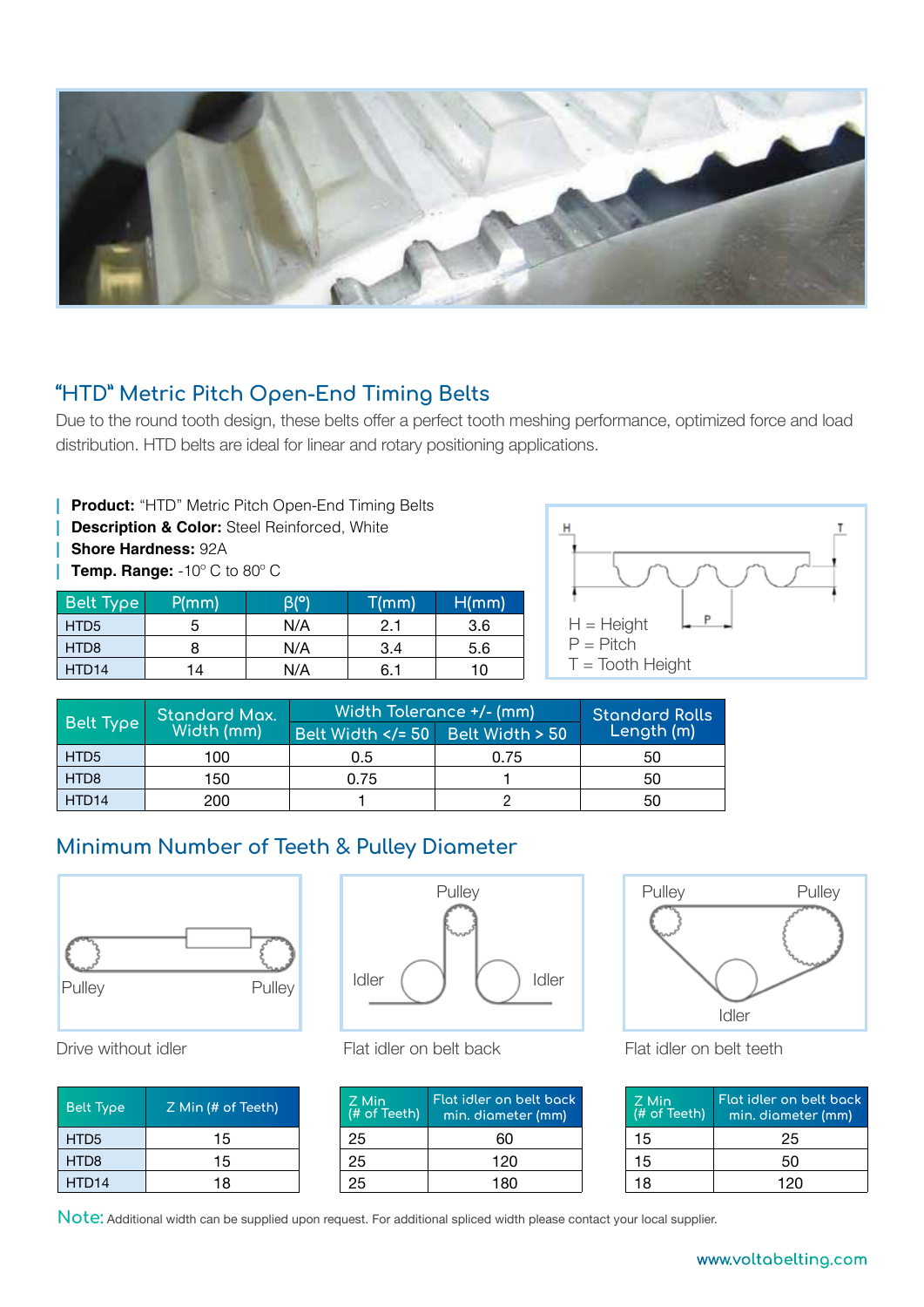

Nylon fabric coated teeth

#### **Imperial Pitch Open-End Timing Belts**

The tooth profile of these belts is fairly low and has a large surface area at the tip of the tooth providing good support on sliding conveyor surfaces. The tooth design is similar to the "T" belt series.

**| Product:** "Imperial" Metric Pitch Open-End Timing Belts

- **| Description & Color:** Steel Reinforced, White
- **| Shore Hardness:** 92A
- **| Temp. Range:** -10º C to 80º C

| <b>Belt Type</b> | P/mm   | Bľ°) | T(mm) | H/mm |
|------------------|--------|------|-------|------|
| XL               | 5.08   | 50   | 1.27  | 2.3  |
|                  | 9.525  | 40   | 1.91  | 3.6  |
| Н                | 12.7   | 40   | 2.29  | 4.3  |
| <b>XH</b>        | 22.225 | 40   | 6.35  | 11.2 |



| <b>Belt Type</b> | <b>Standard Max.</b><br>Width (mm) | Width Tolerance +/- (mm)      | <b>Standard Rolls</b> |            |
|------------------|------------------------------------|-------------------------------|-----------------------|------------|
|                  |                                    | Belt Width = 50 Belt Width 50 |                       | Length (m) |
| <b>XL</b>        |                                    | 0.5                           | 0.75                  | 50         |
|                  |                                    | 0.5                           | 0.75                  | 50         |
|                  |                                    | 0.5                           | 0.75                  | 50         |
| <b>XH</b>        |                                    |                               |                       | 50         |

### **Minimum Number of Teeth & Pulley Diameter**



| <b>Belt Type</b> | Z Min (# of Teeth) |
|------------------|--------------------|
| <b>XL</b>        | 10                 |
|                  | 15                 |
| н                | 14                 |
| XH               | 18                 |



Drive without idler Flat idler on belt back Flat idler on belt teeth

| Z Min<br>$H$ of Teeth) | Flot idler on belt bock<br>min. diameter (mm) |
|------------------------|-----------------------------------------------|
| 15                     | 30                                            |
| 20                     | 60                                            |
| 20                     | 80                                            |
| 20                     | 120                                           |



| Z Min<br>$\overline{H}$ of Teeth) | Flat idler on belt back<br>min. diameter (mm) |
|-----------------------------------|-----------------------------------------------|
| 10                                | 30                                            |
| 15                                | 60                                            |
| 14                                | 80                                            |
| 18                                | 150                                           |

**Note:** Additional width can be supplied upon request. For additional spliced width please contact your local supplier.